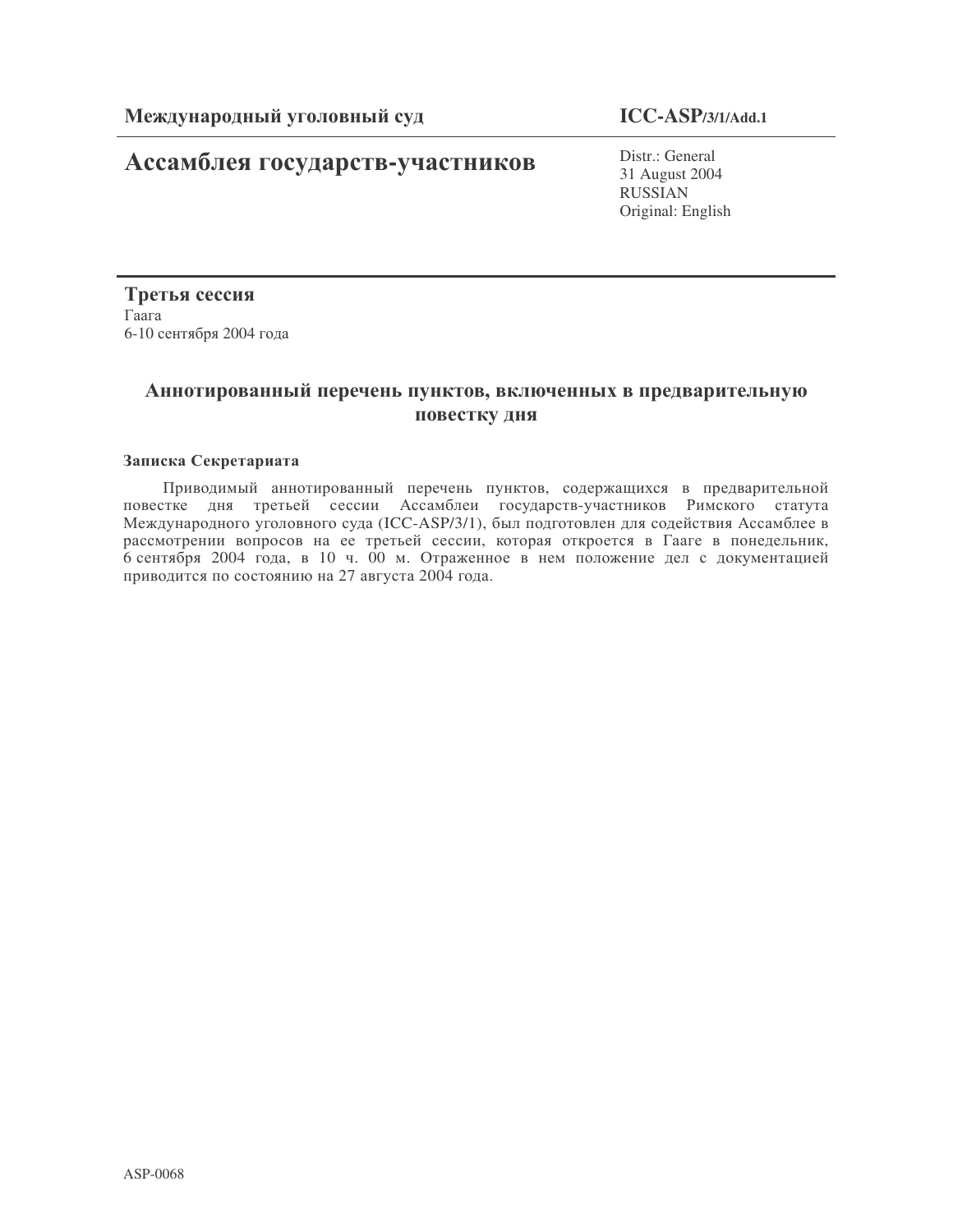# Аннотированный перечень пунктов, включенных в предварительную повестку дня

#### 1. Открытие сессии

В соответствии с пунктом 6 статьи 112 Римского статута очередные сессии Ассамблеи проводятся один раз в год. В соответствии с правилом 5 Правил процедуры Ассамблеи государств-участников<sup>1</sup> Ассамблея на 5-м заседании своей второй сессии 12 сентября 2003 года постановила созвать свою третью сессию в Гааге в период с 6 по 10 сентября 2004 года<sup>2</sup>.

На 1-м заседании своей первой сессии 3 сентября 2002 года Ассамблея избрала Его Королевское Высочество принца Зейда Раада Зейд аль-Хусейна (Иордания) Председателем<sup>3</sup>. В соответствии с правилом 29 Правил процедуры Председатель избирается на трехгодичный срок. В правиле 30 Правил процедуры предусматривается, что Председатель открывает каждое пленарное заседание сессии.

#### $2.$ Минута молчания, посвященная молитве или размышлению

В соответствии с правилом 43 Правил процедуры непосредственно после открытия первого пленарного заседания и непосредственно перед закрытием заключительного пленарного заседания Председатель предлагает представителям соблюсти минуту молчания, посвященную молитве или размышлению.

#### 3. Утверждение повестки дня

К очередным сессиям применимы правила 10-13 и 18-22 Правил процедуры, касающиеся повестки дня.

В соответствии с правилами 10 и 11 Правил процедуры предварительная повестка дня третьей сессии (ICC-ASP/3/1) была издана 28 июня 2004 года. В соответствии с правилом 19 Правил процедуры повестка дня должна представляться Ассамблее для утверждения.

В соответствии с правилом 12 Правил процедуры 6 августа 2004 года Суд обратился с просьбой о включении двух дополнительных пунктов в повестку дня, в частности предложения о возмещении налогов сотрудникам и должностным лицам Суда, а также предложения о защите наименования «Международный уголовный суд» и соответствующей аббревиатуры.

## Документация

Предварительная повестка дня(ICC-ASP/3/1)

Предложение Суда по дополнительному пункту повестки дня: возмещение налогов сотрудникам и должностным лицам Международного уголовного суда (ICC-ASP/3/19)

Предложение Суда по дополнительному пункту повестки дня: защита наименования «Международный уголовный суд» (ICC-ASP3/20)

<sup>1</sup> Официальные отчеты Ассамблеи государств-участников Римского статута Международного уголовного суда, первая сессия, Нью-Йорк, 3-10 сентября 2002 года (издание Организации Объединенных Наций, в продаже под № R.03.V.2 и исправление), часть II.С.

<sup>2</sup> Официальные отчеты Ассамблеи государств-участников Римского статута Международного уголовного суда, вторая сессия, Нью-Йорк, 8-12 сентября 2003 года (издание Организации Объединенных Наций, в продаже под № R.03.V.13), часть I, пункт 64.

<sup>3</sup> Официальные отчеты Ассамблеи государств-участников Римского статута Международного уголовного суда, первая сессия, часть I, пункт. 7.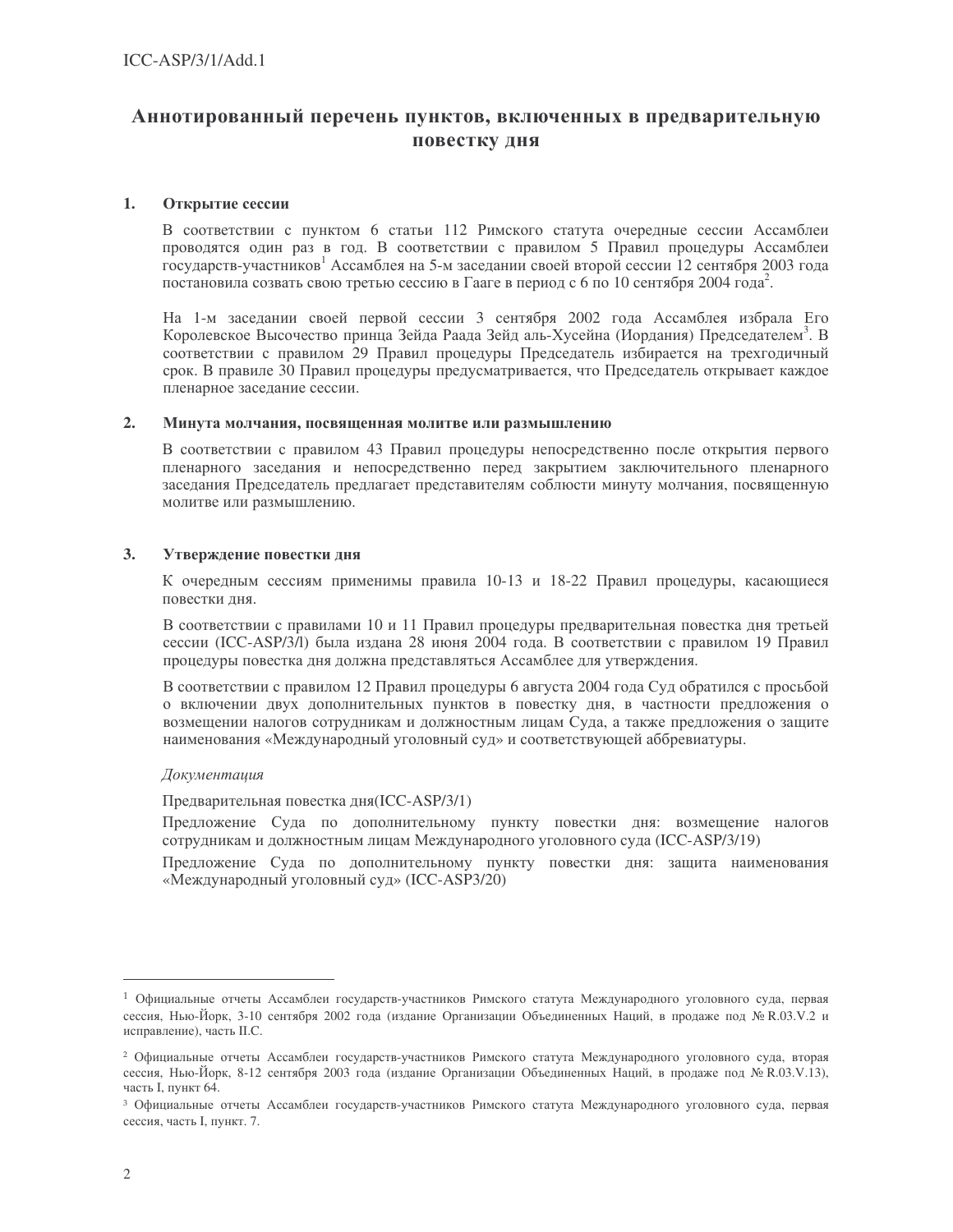#### $\overline{4}$ . Полномочия представителей государств-участников на третьей сессии

#### a) Назначение Комитета по проверке полномочий и его девяти членов

#### $\mathbf{b}$ Доклад Комитета по проверке полномочий

Вопросы представительства и полномочий регулируются правилами 23-28 Правил процедуры. В соответствии с правилом 24 полномочия представителей государств-участников и имена их заместителей и советников представляются в Секретариат по возможности не позднее чем в течение 24 часов после открытия сессии. Полномочия предоставляются главой государства или правительства либо министром иностранных дел или любым лицом, уполномоченным одним из них.

В соответствии с правилом 25 Комитет по проверке полномочий, состоящий из представителей девяти государств-участников, которые назначаются Ассамблеей в начале каждой сессии по предложению Председателя, проверяет полномочия представителей государств-участников и без задержек представляет доклад Ассамблее.

#### $5.$ Организация работы

Ассамблея рассмотрит и примет программу работы в начале сессии на основе предложения Бюро.

#### 6. Доклад о деятельности Бюро

В соответствии с пунктом 2(с) статьи 112 Римского статута Ассамблея рассматривает локлалы и деятельность Бюро и принимает в связи с ними соответствующие меры. Соответственно Председатель представит устный доклад о деятельности Бюро в течение второго года его работы (сентябрь 2003 года – сентябрь 2004 года).

#### $7.$ Доклад о деятельности Суда

В соответствии с пунктом 2(b) статьи 112 Римского статута Ассамблея представляет Президиуму, Прокурору и Секретарю административный обзор по вопросам управления делами Суда. В соответствии с пунктом 5 статьи 112 Римского статута Председатель Суда, Прокурор и Секретарь или их представители могут участвовать в заседаниях Ассамблеи. Как предусматривается в правиле 34 Правил процедуры, они могут выступать с устными или письменными заявлениями и представлять информацию по любому рассматриваемому вопросу. Соответственно Председатель Суда представит доклад о деятельности Суда в течение второго года его работы (сентябрь 2003 года - сентябрь 2004 года).

#### Документация

Доклад о деятельности Суда (ICC-ASP/3/10)

#### 8. Рассмотрение и утверждение бюджета на третий финансовый год

В соответствии с пунктом 2(d) статьи 112 Римского статута Ассамблея рассматривает и принимает бюджет Суда.

В положении 3 Финансовых положений и правил Суда<sup>4</sup> предусматривается, что предлагаемый бюджет по программам на каждый финансовый период составляется Секретарем и представляется государствам-участникам, а также Бюджетно-финансовому комитету для рассмотрения. Бюджетно-финансовый комитет представляет Ассамблее соответствующие рекомендации.

<sup>&</sup>lt;sup>4</sup>Там же, часть II.D.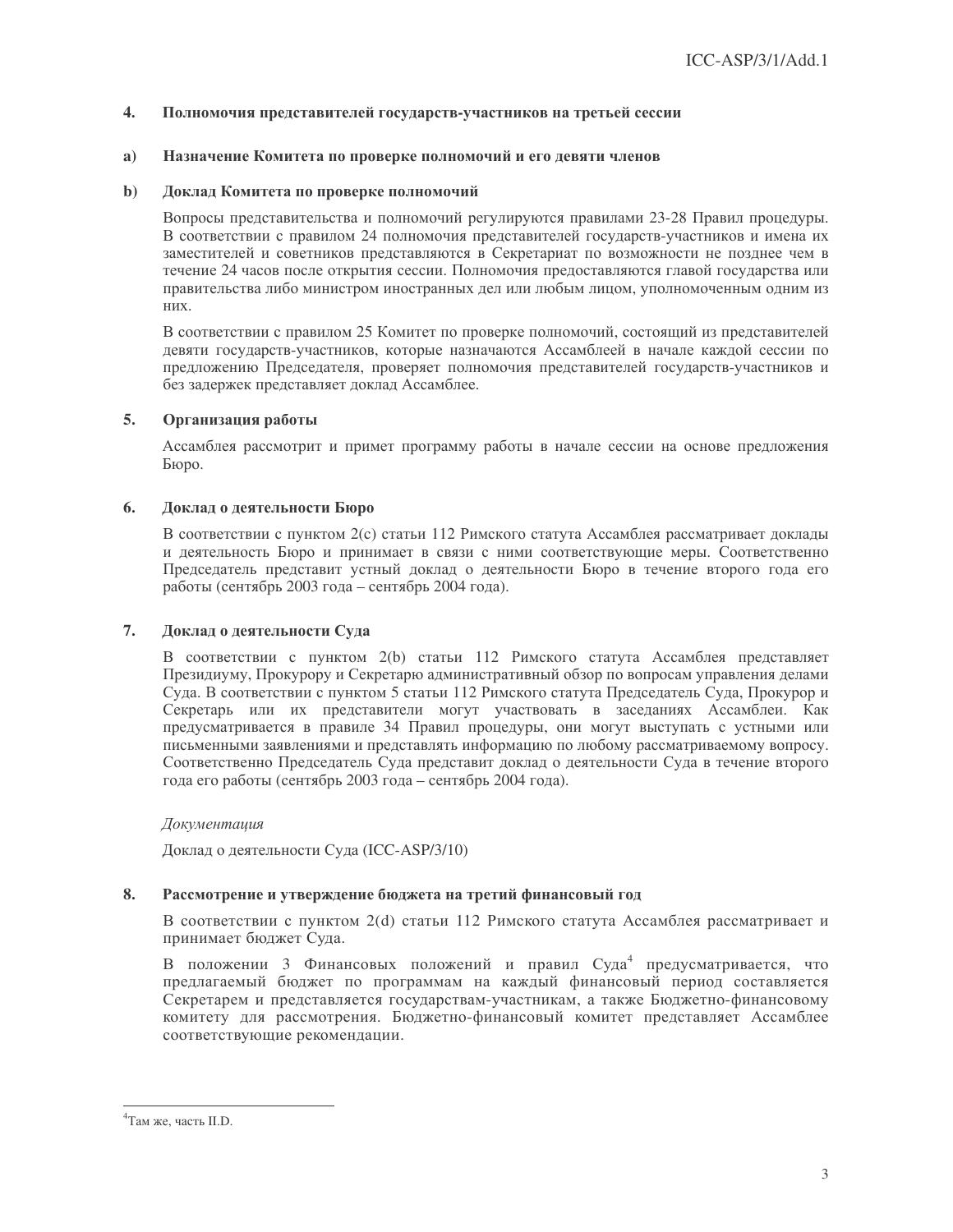# Документация

Проект бюджета по программам на 2005 год (ICC-ASP/3/2<sup>\*</sup>) Доклад Бюджетно-финансового комитета, август 2004 года (ICC-ASP/3/18, Corr.1 и  $Add.1/Rev.1)$ 

#### 9. Рассмотрение докладов ревизоров

В положении 12 Финансовых положений и правил предусматривается, что Ассамблея назначает Ревизора для проведения ревизий в соответствии с общепринятыми обычными нормами ревизии с учетом любых специальных указаний Ассамблеи и в соответствии с дополнительными полномочиями, изложенными в приложении к Финансовым положениям и правилам. На 11-м заседании своей первой сессии 22 апреля 2003 года Ассамблея была проинформирована о том, что Бюро, действуя в соответствии с делегированными Ассамблеей полномочиями,<sup>5</sup> назначило Национальное финансоворевизионное управление Соединенного Королевства Великобритании и Северной Ирландии Аудитором Суда на четырехлетний период.

В соответствии с положением 12.7 Ревизор составляет доклад о проверке финансовых ведомостей и соответствующих таблиц, касающихся отчетности за финансовый период. В соответствии с положениями 12.8 и 12.9 доклады о ревизии до их представления Ассамблее изучаются Секретарем и Бюджетно-финансовым комитетом. Ассамблея рассматривает и утверждает финансовые ведомости и доклады о ревизии, представленные ей Бюджетно-финансовым комитетом.

## Документация

Финансовые ведомости за период с 1 сентября 2002 года по 31 декабря 2003 года (ICC-ASP/3/4) Финансовые ведомости Целевого фонда для потерпевших за период с 1 сентября 2002 года по 31 декабря 2003 года (ICC-ASP/3/5)

Доклад Бюджетно-финансового комитета, август 2004 года (ICC-ASP/3/18, Corr.1 и  $Add.1/Rev.1)$ 

# 10. Выборы заместителя Прокурора

В пункте 4 статьи 42 Римского статута предусматривается, что заместитель(и) Прокурора избирается (избираются) путем тайного голосования абсолютным большинством голосов членов Ассамблеи из списка кандидатов, представленного Прокурором. Прокурор выдвигает три кандидатуры для назначения на каждую должность заместителя Прокурора. В соответствии с пунктом 4 статьи 42 Римского статута, если во время избрания не принимается решения, предусматривающего более короткий срок полномочий, заместитель Прокурора избирается на срок в девять лет и не может быть переизбран. Порядок выдвижения и выборов заместителя (ей) Прокурора регулируется резолюцией ICC-ASP/1/Res.2 Ассамблеи.

## Документация

Записка Секретариата о выборах заместителя Прокурора Международного уголовного суда (ICC-ASP/3/8)

## 11. Выборы членов Бюджетно-финансового комитета

В своей резолюции ICC-ASP/1/Res.4 Ассамблея постановила учредить Бюджетно-финансовый комитет. Комитет состоит из 12 членов с различным гражданством, которые являются экспертами из государств-участников с признанным на международном уровне авторитетом и опытом в финансовых вопросах. Они избираются Ассамблеей на срок в три года на основе справедливого географического представительства.

 $5$  Там же, часть I, пункт 29.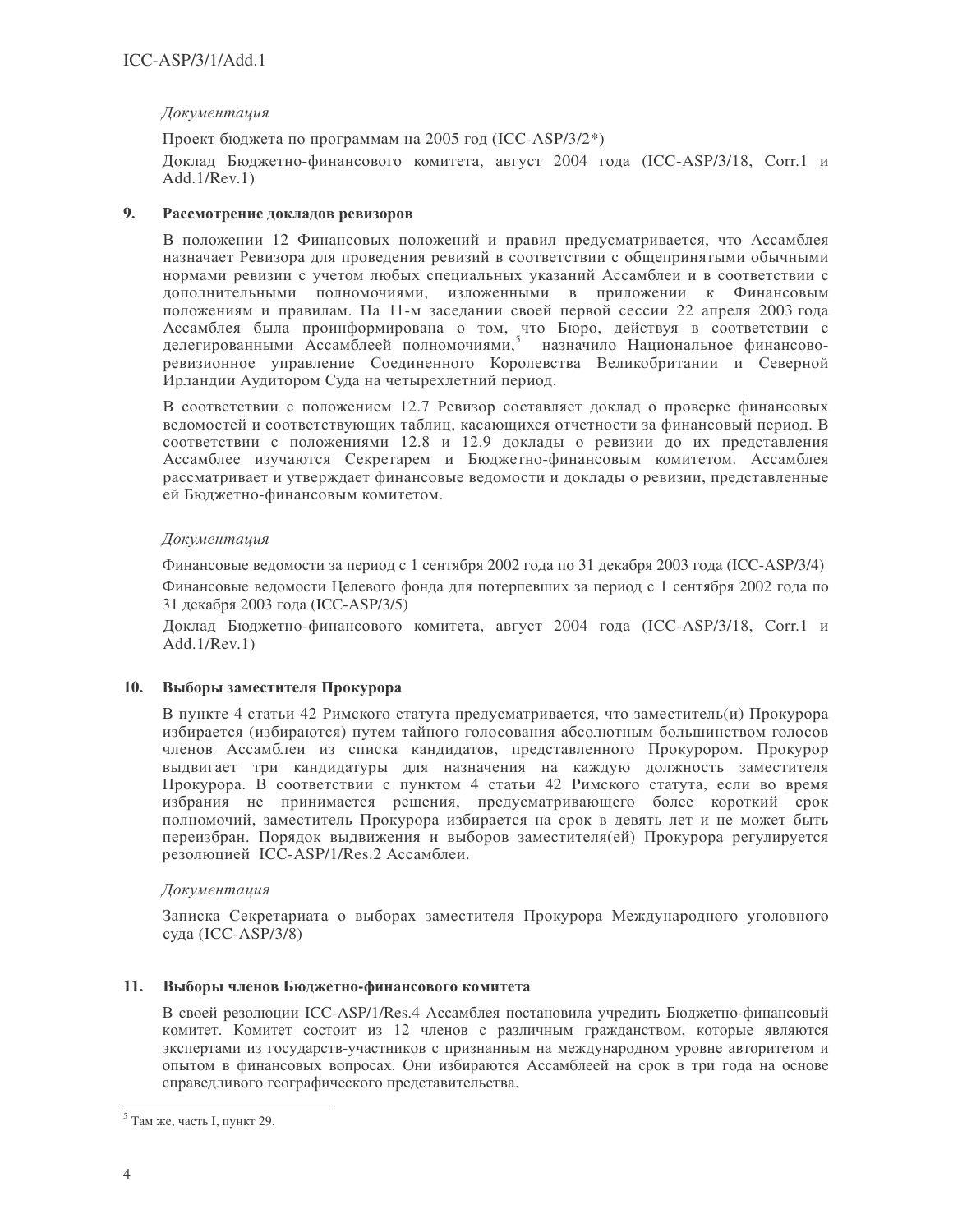На 5-м заседании своей второй сессии 12 сентября 2003 года Ассамблея постановила консенсусом изменить последнее предложение пункта 2 приложения к своей резолюции ICC-ASP/1/Res.4 о создании Бюджетно-финансового комитета следующим образом: «Из 12 первоначально избранных членов шесть - избираются на два года, а остальные шесть - на три года». На том же заседании Председатель Ассамблеи провел жеребьевку для отбора членов, которые будут служить соответственно в течение двух и трех лет.

На 10-м заседании своей первой сессии 21 апреля 2003 года Ассамблея постановила, что срок полномочий членов Комитета начинается 21 апреля 2003 года. Поскольку срок полномочий шести членов Комитета истечет 21 апреля 2005 года, Ассамблея на 5-м заседании своей второй сессии 12 сентября 2003 года постановила провести выборы шести членов Комитета на своей третьей сессии в 2004 году.

### Документация

Записка Секретариата о выборах членов Бюджетно-финансового комитета (ICC- $ASP/3/9)$ 

#### $12.$ Доклад Секретаря о деятельности, касающейся адвокатов защиты, включая юридическое представительство потерпевших, и о соответствующем процессе консультаций

На своем первом совещании Бюджетно-финансовый комитет рекомендовал Суду представить отдельный доклад Ассамблее государств-участников через Комитет с изложением вариантов обеспечения надлежащей адвокатской защиты обвиняемых. Кроме того, на 5-м заседании своей второй сессии 12 сентября 2003 года<sup>6</sup> Ассамблея приняла к сведению заявление координатора по вопросу о создании международной уголовной коллегии, в котором он представил рекомендации Секретарю.

### Документация

Доклад Ассамблее государств-участников о вариантах обеспечения надлежащей адвокатской защиты обвиняемых (ICC-ASP/3/16)

Обзор деятельности Секретаря, связанной с защитой, юридическим участием потерпевших и проведением консультаций (ICC-ASP/3/7)

#### 13. Доклад Секретаря по вопросам участия потерпевших и возмещения им ущерба

На своем первом совещании Бюджетно-финансовый комитет рекомендовал Суду представить Ассамблее через Комитет отдельный доклад о его планах по обеспечению участия потерпевших и возмещения им ущерба. Комитет просил, чтобы в докладе были четко обозначены ресурсы, предназначенные для работы по возмещению ущерба, и административные расходы, связанные с оказанием содействия Целевому фонду для потерпевших.

### Документация

Доклад об участии потерпевших и возмещении им ущерба (ICC-ASP/3/21)

Доклад Ассамблее государств-участников о вариантах обеспечения надлежащей адвокатской защиты обвиняемых (ICC-ASP/3/16)

Обзор деятельности Секретаря, связанной с защитой, юридическим участием потерпевших и проведением консультаций (ICC-ASP/3/7)

## 14. Доклад Совета управляющих Целевого фонда для потерпевших

В своей резолюции ICC-ASP/1/Res.6 Ассамблея учредила Целевой фонд в интересах потерпевших от преступлений, подпадающих под юрисдикцию Суда, и семей таких потерпевших, а также Совет управляющих Целевого фонда в интересах потерпевших.

<sup>&</sup>lt;sup>6</sup> Официальные отчеты Ассамблеи государств-участников Римского статута Международного уголовного суда, вторая сессия, приложение V, пункты 4 и 5.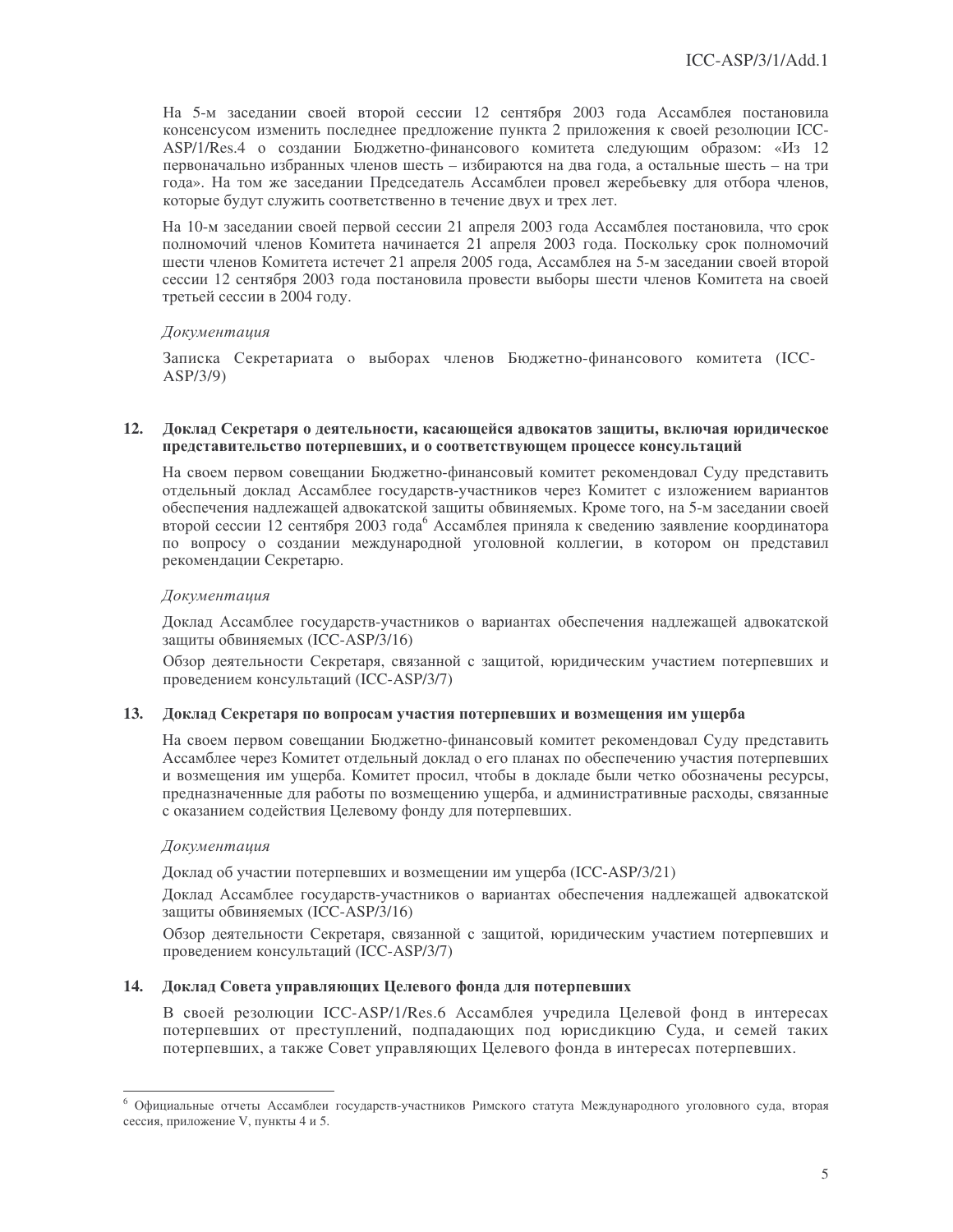На 5-м заседании своей второй сессии, состоявшемся 12 сентября 2003 года, Ассамблея избрала пять членов Совета управляющих, срок полномочий которых начался с той же даты. В соответствии с пунктом 11 резолюции, которой был учрежден Целевой фонд, Совет должен представлять Ассамблее ежегодный доклад о мероприятиях и проектах Фонда.

### Документация

Доклад Ассамблее государств-участников о мероприятиях и проектах Совета управляющих Целевого фонда для потерпевших, 2003-2004 годы (ICC-ASP/3/14/Rev.1)

#### 15. Специальная рабочая группа по преступлению агрессии

В своей резолюции ICC-ASP/1/Res.1 Ассамблея постановила учредить Специальную рабочую группу по преступлению агрессии, открытую на равноправной основе для всех государствчленов Организации Объединенных Наций или членов специализированных учреждений и Международного агентства по атомной энергии, с целью выработки предложений относительно положения об агрессии.

На 8-м заседании своей первой сессии, состоявшемся 7 февраля 2003 года, Ассамблея среди прочего постановила на основе предложения Бюро, что Специальная рабочая группа будет собираться в ходе ежегодных сессий Ассамблеи, начиная с ее второй сессии в 2003 году. Она постановила также, что для проведения заседаний Специальной рабочей группы должно выделяться два-три заседания Ассамблеи и что, по мере необходимости, такая схема должна использоваться ежегодно.

21-23 июня 2004 года в Принстоне, Нью-Джерси, Соединенные Штаты Америки, состоялось неофициальное межсессионное совещание Специальной рабочей группы.

### Документашия

Неофициальное межсессионное совещание Специальной рабочей группы по преступлению агрессии (ICC-ASP/3/SWGCA/INF.1)

### 16. Решения, касающиеся сроков и места проведения следующей сессии Ассамблеи государств-участников

В соответствии с правилом 5 Правил процедуры дата начала и продолжительность каждой сессии Ассамблеи определяются в решении, принятом Ассамблеей на ее предыдущей сессии.

### 17. Решения, касающиеся сроков и места проведения следующего совещания Бюджетнофинансового комитета

В соответствии с пунктом 4 приложения к резолюции ICC-ASP/I/Res.4 Комитет проводит свои совещания по необходимости, но не реже одного раза в год. На своем третьем совещании Комитет принял решение представить Ассамблее рекомендацию относительно того, что его четвертое и пятое совещания должны состояться в Гааге 4-6 апреля 2005 года и 1-5 августа 2005 года, соответственно. Комитет отметил далее, что эти сроки необходимо будет пересмотреть, если Ассамблея примет решение изменить финансовый период в соответствии с рекомендацией, содержащейся в пункте 25 доклада Комитета.

#### Документация

Доклад Бюджетно-финансового комитета, август 2004 года (ICC-ASP/3/18, Corr.1 и  $Add.1/Rev.1)$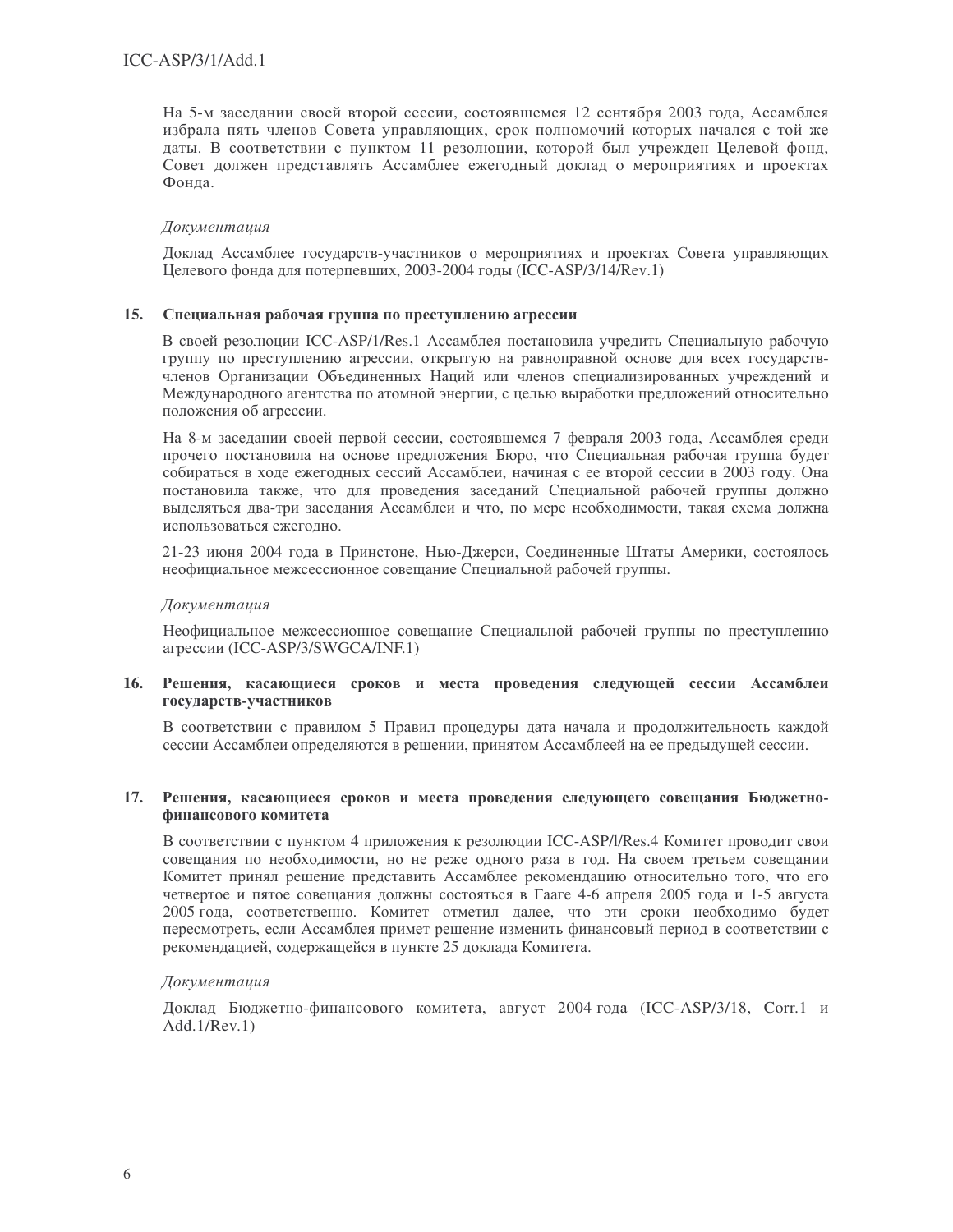#### 18. Прочие вопросы

#### Учреждение органа представителей персонала, дисциплинарные меры и система  $a)$ обжалования сотрудниками административных решений

Положение 8.1 Положений о персонале, утвержденных Ассамблеей в резолюции ICC-ASP/2/Res.2, предусматривает, что Секретарь учреждает в консультации с Прокурором орган представителей персонала. Положения 10.1 и 11.1 предусматривают, что Секретарь или Прокурор, в зависимости от обстоятельств, учреждают административный механизм, который будет консультировать их по дисциплинарным делам, а также в случаях обжалования штатными сотрудниками административных решений. Кроме того, положение 12.2 требует от Секретаря установить, с согласия Президиума и Прокурора, правила о персонале, согласующиеся с Положениями о персонале.

## Документация

Доклад об учреждении органа представителей персонала, дисциплинарных мерах, апелляциях и изменениях Правил о персонале и их осуществлении (ICC-ASP/3/13)

#### $\mathbf{b}$ Соглашение о взаимоотношениях между Судом и Организацией Объединенных Наций

Статья 2 Римского статута предусматривает, что Суд устанавливает отношения с Организацией Объединенных Наций посредством соглашения, одобряемого Ассамблеей государствучастников Римского статута и впоследствии заключаемого Председателем Суда от имени Суда.

### Документация

Доклад о согласованном проекте Соглашения о взаимоотношениях между Международным уголовным судом и Организацией Объединенных Наций (ICC-ASP/3/15<sup>\*</sup>)

#### $\mathbf{c}$ Создание небольшого представительства Суда в штаб-квартире Организации Объелиненных Наций

В пункте 11 резолюции ICC-ASP/2/Res.7 Ассамблея рекомендовала Суду рассмотреть целесообразность и обоснованность создания в штаб-квартире Организации Объединенных Наций небольшого представительства, общего для всех структурных единиц Суда, и просила Секретаря представить Ассамблее государств-участников доклад по этому вопросу, в том числе о бюджетных последствиях этой меры.

#### Документация

Создание Бюро по связи в Нью-Йорке для Международного уголовного суда и Секретариата Ассамблеи государств-участников (ICC-ASP/3/6)

#### $\mathbf{d}$ Предложение в отношении условий службы и вознаграждения судей и выборных должностных лиц

Статья 49 Римского статута предусматривает, что судьи, Прокурор, заместители Прокурора, Секретарь и заместитель Секретаря получают такие оклады, пособия и компенсацию расходов, какие могут быть определены Ассамблеей государств-участников.

Условия службы и вознаграждения судей были приняты Ассамблеей на ее первой сессии<sup>7</sup>.

<sup>7</sup> Официальные отчеты Ассамблеи государств-участников Римского статута Международного уголовного суда, первая сессия, часть III, приложение VI. На второй сессии Ассамблеи разные формулировки условий в пункте 11 были согласованы с текстом на английском языке, после чего положения об условиях были вновь опубликованы в Официальных отчетах Ассамблеи государств-участников Римского статута Международного уголовного суда, вторая сессия, часть III.А.